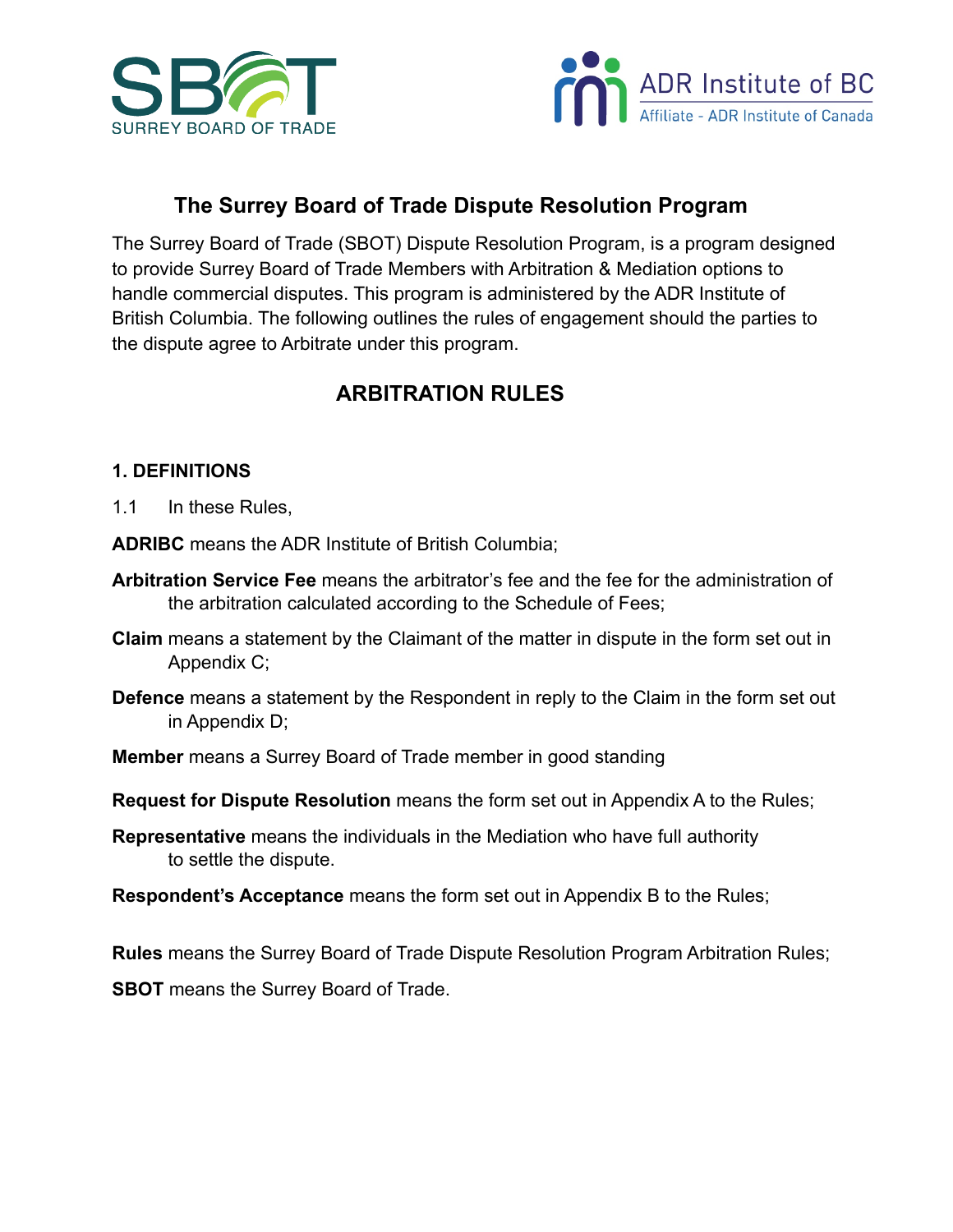## **2. APPLICATION AND COMMENCEMENT**

- 2.1Where an arbitration agreement provides for arbitration under the SBOT Rules, the **Rules** shall be deemed to form part of the arbitration agreement. Unless the parties agree otherwise, the Rules that apply are those in effect on the date **ADRIBC** accepts the dispute.
- 2.2 A SBOT member who wishes to commence an arbitration under the Rules shall submit a completed **Request for Dispute Resolution** to ADRIBC (as the Claimant) and at the same time deliver a copy of it to the Respondent.
- 2.3 If the Respondent agrees to the arbitration under the Rules, it shall submit a completed **Respondent's Acceptance** to ADRIBC and deliver a copy of it to the Claimant.
- 2.4 The Respondent shall submit its Respondent's Acceptance within 14 days after receiving the Request for Dispute Resolution. If the Respondent's Acceptance is not received either by ADRIBC or the Claimant by the due date, the arbitration shall not proceed under the Rules.
- 2.5 Upon receipt of the completed Respondent's Acceptance, ADRIBC may accept the dispute for arbitration.

# **3. FEES**

- 3.1 An **Arbitration Service Fee** is payable before an arbitrator is appointed.
- 3.2 Within 7 days of accepting the dispute for arbitration ADRIBC,shall send each party an invoice for an equal share of the Arbitration Service Fee, plus applicable taxes.
- 3.3 Once the Arbitration Service Fee has been received in full, ADRIBC may administer the arbitration according to the Rules.
- 3.4 The Arbitration Service Fee shall be held in trust by ADRIBC until the arbitration is complete under Rule 5.15, at which time ADRIBC may pay the arbitrator's fee and the administration fee in the amounts allowed by the Schedule of Fees, or under the Rules, out of the monies held in trust.
- 3.5 If no arbitrator is appointed and the arbitration is terminated, ADRIBC may retain the administration fee as a cancellation fee and remit the remainder to the parties pro rata.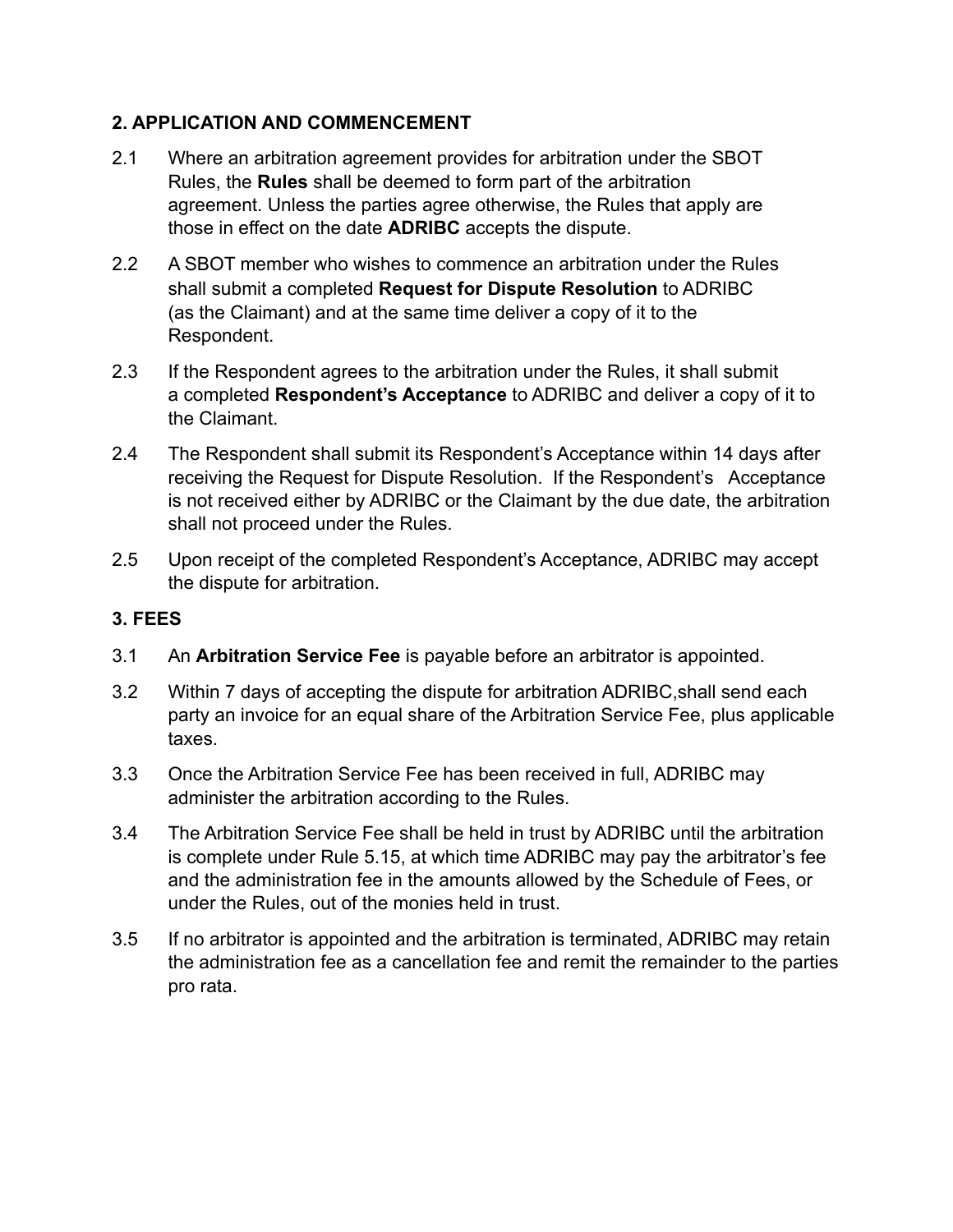## **4. APPOINTMENT OF ARBITRATOR**

- 4.1 Within 7 days of the full payment of the arbitration fees received, ADRIBC shall select an arbitrator to arbitrate the dispute from among the members of the SBOT Dispute Resolution Program Arbitration Roster. In selecting an arbitrator, ADRIBC shall give consideration to the member's experience relevant to the dispute.
- 4.2 ADRIBC shall notify the ADRIBC's member of his or her selection and seek the member's acceptance of appointment. The member shall notify ADRIBC of his or her acceptance of the appointment within 3 calendar days. Upon the member's communicating his or her acceptance of the appointment in writing to ADRIBC the appointment is effective and the arbitration commences.
- 4.3 Upon acceptance of the appointment, the arbitrator has conduct of the arbitration under the Rules, and the arbitration may not be terminated or suspended except by agreement of the parties, or by order of the arbitrator, or by an order of the Supreme Court of British Columbia.
- 4.4 Within 7 days of accepting the appointment, the arbitrator shall contact all parties and email Appendix C-Statement of Claim to the Claimant and Appendix D- Statement of Defence to the Respondent. If the arbitrator fails to contact the parties within the time set, the appointment expires, and the parties may request ADRIBC to appoint a replacement arbitrator, or upon receiving notice of the arbitrator's failure to comply, ADRIBC may appoint a replacement arbitrator, as if no arbitrator had yet been appointed.
- 4.5 The arbitrator is bound by the Code of Ethics of the ADR Institute of Canada.

# **5. ARBITRATION PROCESS**

- 5.1 Unless a different process is ordered by the arbitrator, the arbitration shall proceed as a documents-only arbitration.
- 5.2 Within the time set by the arbitrator, the Claim and the Defence shall be delivered to the arbitrator and the other party or parties. The Respondent may include a Counter-claim in the same form as a Claim, and the Claimant may file a Defence to Counter-claim in the same form as a Defence.
- 5.3 Once the Claim and Defence have been delivered under Rule 5.2, the arbitrator shall set a deadline for all parties to deliver their documents to be relied on in the arbitration to the arbitrator. Once the arbitrator has received the documents of all parties, he or she shall deliver copies of them to all the other parties.
- 5.4 After each party has received a copy of the documents of all the other parties, it may submit a rebuttal by a deadline to be set by the arbitrator. A rebuttal shall be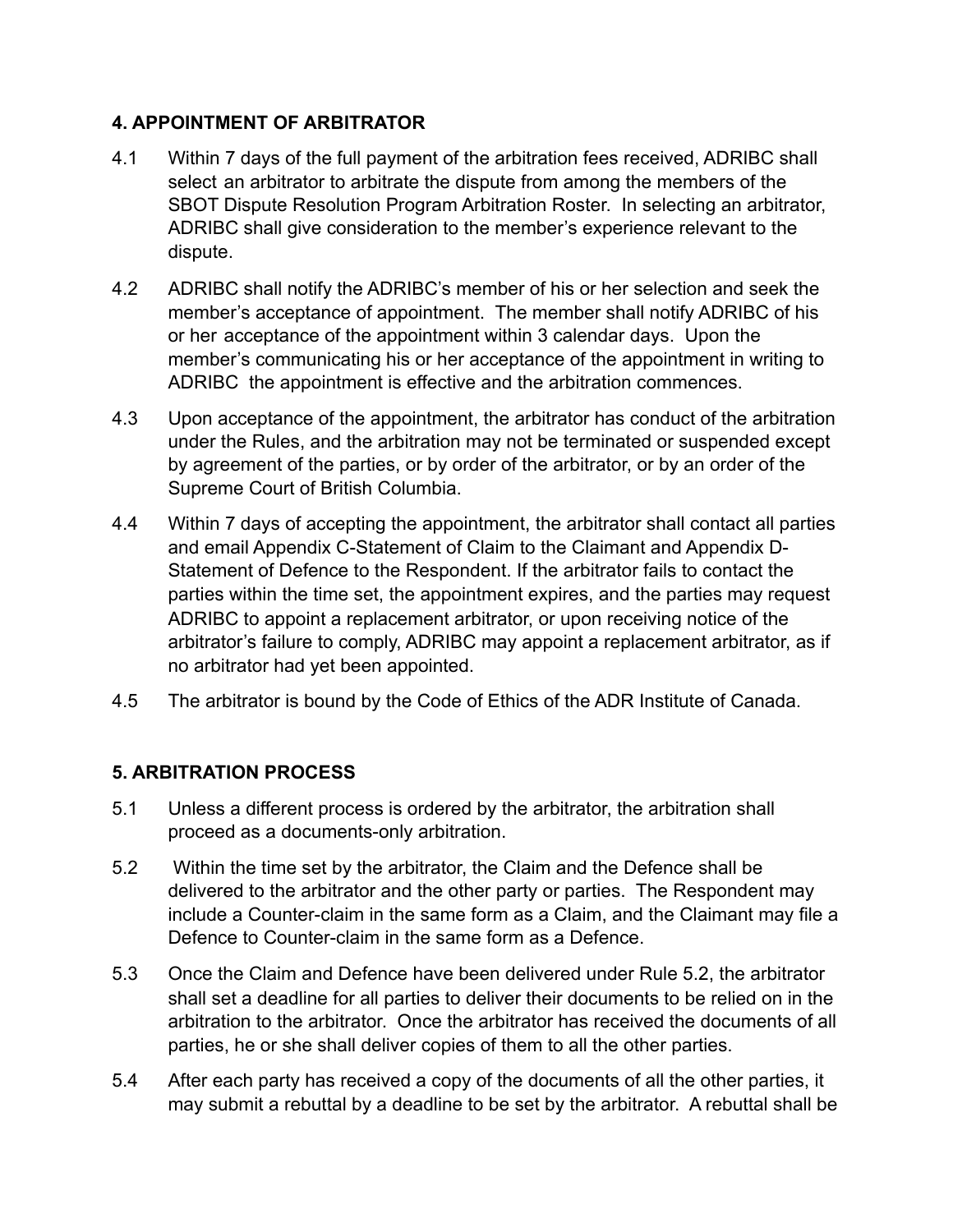delivered by the arbitrator to the other parties. Unless ordered by the arbitrator, no further evidence may be submitted after the delivery of the rebuttals.

- 5.5 If the arbitrator considers it necessary to do justice in the case, he or she may conduct a site visit, inspect goods which are the subject of the dispute, or conduct an oral hearing, or any combination thereof. If so, the parties must pay a Hearing/Inspection Surcharge in the amount set out in the Schedule of Fees. The arbitrator will require the parties to pay a deposit to ADRIBC to cover the Hearing/Inspection Surcharge before delivering the award. An oral hearing shall be limited to a maximum time of 2 hours.
- 5.6 If a site visit is conducted by the arbitrator, all parties shall be given an adequate opportunity to accompany the arbitrator. The arbitrator may ask a party to point out or explain any feature of the site and how it relates to the dispute.
- 5.7 The arbitrator must not receive or consider any settlement offer made by a party.
- 5.8 The arbitrator shall decide the dispute by reference to law and on the basis of the balance of probabilities, i.e. in favour of the party whose position is the more probable.
- 5.9 The arbitrator shall have the same power to award remedies as are allowed under the Arbitration Act, except that there shall be no order for costs.
- 5.10 The arbitrator shall make an award in writing with appropriate reasons within 15 days of closing submissions or conducting a site visit, whichever is later. The arbitrator may extend the time for making the award, but must notify the parties of such extension by the date on which it would otherwise be due. The arbitrator shall sign and date the award and deliver the original to ADRIBC, which shall deliver a copy of it to the parties.
- 5.11 After the Arbitrator has delivered the award to the parties, the arbitrator may deliver an invoice for his or her fees to ADRIBC.
- 5.12 Within 15 days after the delivery of the original award to the parties, the arbitrator, on request of a party, or on his or her own initiative, may correct a slip or other error in the award, or may make an additional award on an issue raised in the arbitration, but not decided in the award.
- 5.13 The award shall be final 16 days after delivery of the original award to the parties.
- 5.14 The arbitrator may suspend or terminate the arbitration if all the parties agree, or if he or she considers that it is pointless to continue.
- 5.15 The arbitration is complete on (a) the date the award becomes final, or (b) if there is no award, the date the arbitrator orders it to be terminated.